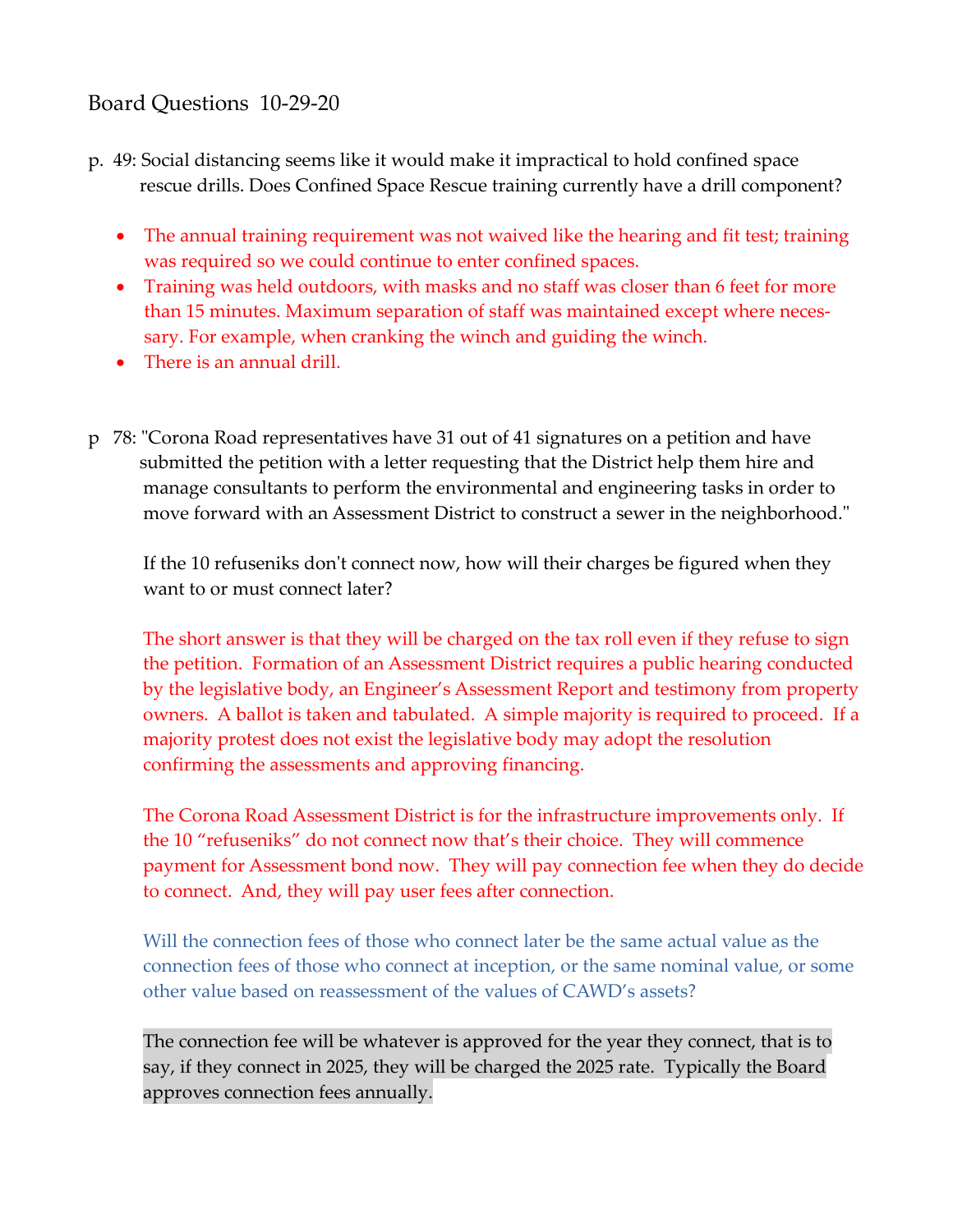p. 94: "A \$500K investment in the CEPPT could potentially yield \$25K in investment earnings over the course of a year as opposed to an estimated \$10K in the Monterey County Treasury."

As opposed to the County Treasury, could it potentially yield less? Could it potentially yield negatively?

Yes, it could yield less. The yield is not guaranteed.

However, the longer the funds are in the trust the probability of it returning a negative decreases. In addition, to rate of return, it has a risk factor with a standard deviation which has a 68% likelihood that in any one-year time period the returns would land in that range. The expected volatility is 8.72% (per CalPERS) meaning a range of -3.72 to 13.72. The likelihood of positive return is much more apparent than negative. In terms of running a Section 115 trust CalPERS has 13 years of experience and their lowest return was 4.71%. Additionally, it is highly unlikely to be negative in successive years. Even during the global financial crisis of 2008 the return was 5.15%.

 "While the District is long term strategically positioning itself to meet its significant future capital needs, managing CalPERS liabilities should be part of that strategy."

Was it ever not? As a member of the budget committee who proposed raising funds for what surely was to be an impending contribution increase, I find the statement above erroneous.

Perhaps it would have been more accurate to state that this policy originated with the Budget Committee.

Perhaps? Delete "perhaps".

p. 109: Which CEPPT investment strategy is it proposed that the board select?

I am not making any recommendation at this time. The recommendation is that the strategy selection start in the Pension Committee and then be reported to the full Board (Item #5 under staff report Recommendation).

Nonetheless, in selecting a strategy the District should ask what its goal is – build a reserve or maintain cash flow to make annual payments. Best practices (per CalPERS) would be to have funds in LAIF or County Treasury and then split funding equally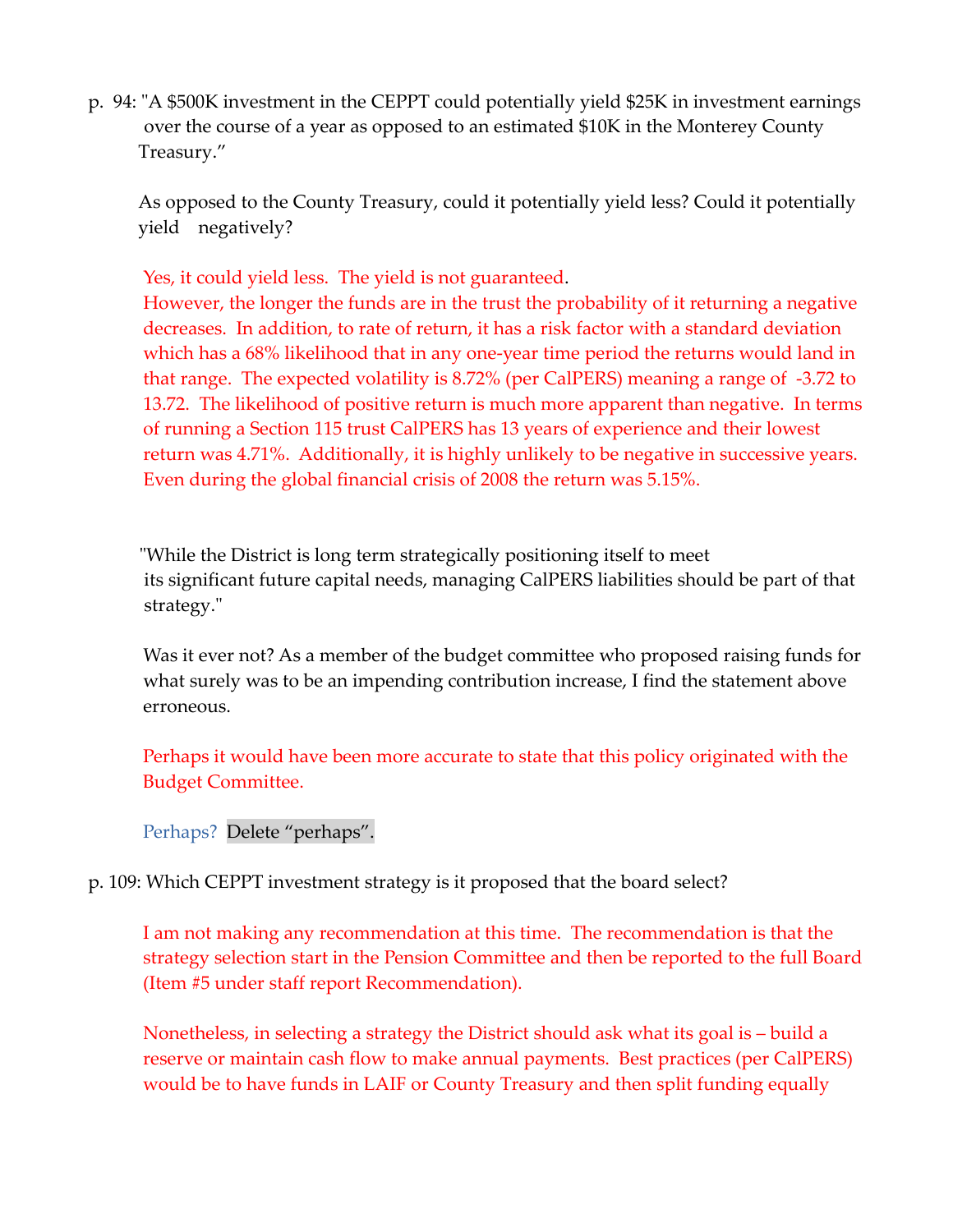into Strategy 1 and Strategy 2. Strategy 1 is more growth focused and Strategy 2 is still growth, but less aggressive.

### For the purposes of this staff report that would mean \$250K into Strategy 1 and \$250K into Strategy 2. The funds can be reallocated at any time if desired.

CalPERS made a decision some time ago to use leverage. Their last CEO departed a few months ago after a brief tenure. I think the decision to leverage was adopted by its board while he was in office.

Are CEPPT programs insulated from leverage?

Yes, the investment policy for CalPERS pension and CEPPT are different. CEPPT does not allow for leverage.

What are the potential conflicts of interest in having our pension fund also manage our auxiliary fund(s)?

Any conflict is mitigated by CEPPT not competing with CalPERS directly. Our expected rate of returns only 4-5% vs pension. Pension, as wells as CEPPT, have different have different standard deviation of risk. Pension has better long term rates with higher risk associated. CEPPT portfolio characteristic of high liquity unlike PERS which is long term. And, the only way anyone gets any money out of CalPERS is via a benefit payments to employee. CEPPT is structured to allow employer to make the decision on how money is paid out.

Is there possibly a benefit to be realized from widening our portfolio by contracting with another provider? There could be a sort of "house" investment philosophy in any one or all of these providers that makes a portfolio approach beneficial.

The CEPPT is actually a very diversified portfolio. (Consider that they have over 8,000 holdings in global equities alone). There is no benefit diversifying between different providers, the benefit would be in the portfolio holdings. CEPPT has so many different categories that it allows considerable diversification compared to a provider that only offer say 40 options (example only).

Has the pension committee received presentations from other fund providers?

The Pension Committee received a presentation from PARS. PARS is the primary competitor for CalPERS Section 115 Trust. The other competitors that I'm aware of are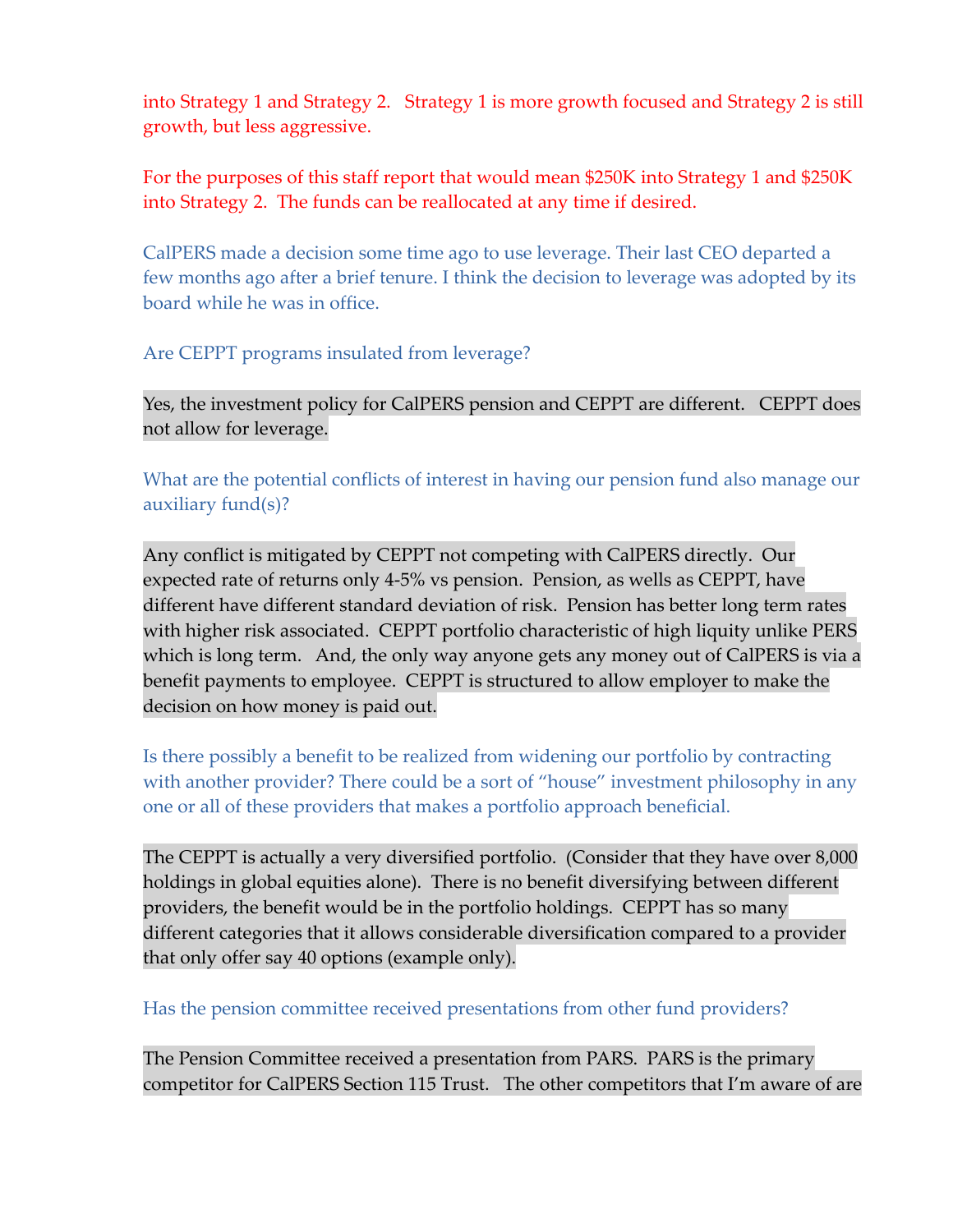Keenan and PRM, much smaller players in the market so we did not entertain a presentation. (Interestingly Keenan is our health insurance broker.)

CalPERS is so much larger than any of its competitors that they can offer the advantages of scale to smaller employers. PARS fees are higher than CalPERS CEPPT.

Has the pension committee made informed comparisons of CEPPT with the programs of other providers of these services to ascertain whether their risk-return profiles are sufficient to defray administrative costs and potential transfer fees and end up in the same or better position?

The Committee invited PARS to make a presentation and looked at their services and profile. Their investment options included 5 active and 5 passive options, but for the moderate option it was similar to CEPPT. (We would not be likely to recommend either a low or a high-risk option. We're all about moderation on the Committee). All things being equal, the fee structure was a major factor in making a decision.

Should CAWD leverage its investment in CEPPT? If the likelihood of positive return "is much more apparent than negative", would that be a tactic to consider?

Are you referring to pension obligation bonds? You can potentially get an issue at lower rate then turn it around and use that money in pension where you're supposed to get higher rates. It is not a operating procedure currently advised as best practices from Treasury Associations because of risk. You're gambling in a sense.

p. 113: In what sense are these risk:return comparisons "efficient" and "frontier"?

For those that are unfamiliar with the term let me offer a brief definition: The efficient frontier is a set of optimal portfolios that offer the highest expected return for a defined level of risk or the lowest risk for a given level of expected return. Portfolios that lie below the efficient frontier are sub-optimal because they do not provide enough return for the level of risk. Portfolios that cluster to the right of the efficient frontier are suboptimal because they have a higher level of risk for the defined rate of return. An efficient frontier graph typically plots the expected return on the y-axis and risk as measured by standard deviation on the x-axis.

The graph on page 113 refers to the creation of CEPPT and why CalPERS chose strategies 1 and 2 in terms of 4% and 5% expected return. It speaks to how CalPERS designed the program. In order to be efficient, they wanted to be better than LAIF/County Treasure but to not compete with PERS. On the graph you see that 3.5%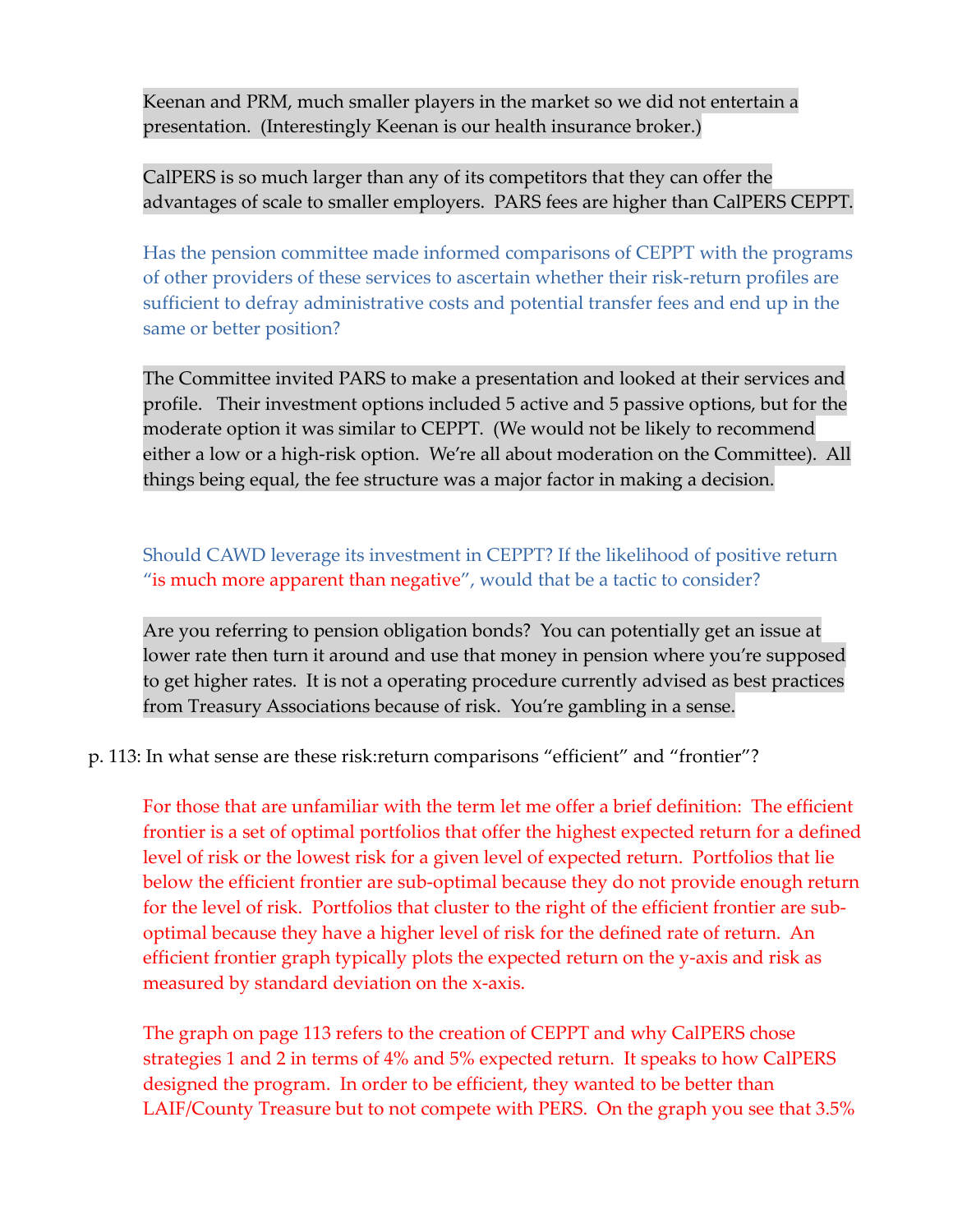is not very efficient because the line is nearly vertical. But at 5% you start to see the line flattening a bit. To get greater return one has to be willing to accept more volatility. At 5.5% it starts to compete with CalPERS pension. They did not want to compete with the pension plan itself. If that were the case one would just put money into CalPERS and allow it to work, no point in creating a program that is identical.

pp. 120 – 124: Please supply explanation.

Page 120 is to show the power of compound interest model. If you leave the money in for more than 3 years you start to experience the benefits of compounding.

Page 121 is about the duration of investments and expectations. Assuming 5% return, and you contribute \$17.5M than in 8 years you would have \$25.9M. Saves approximately \$8.4M from general funds. Additionally, it shows that the normal contribution today (19-20) is \$20.1M

Page 122 also shows the power of compounding interest and how the more time you leave funds invested the less money you have to come up with. And agency can invest \$16.3M knowing that in 10 years they will need to use it and have \$27.9M.

FYI: Normal costs are the costs that are created for the employer to keep funding dayin day-out expense of keeping employees in CalPERS. Also known as the actuarially determined present value of retirement benefits earned by plan participants in the current period based on existing pension benefit formula.

Page 123 is the same concept as page 122 except this time instead of Normal Cost it is UAL. If an agency deposited \$43.7M in eight years they could have \$64.5M saving themselves \$20.8M

Page 124 is similar to page 123. The tie frame starts to pick up and be more beneficial. One could use the money as soon as costs ae incurred, but the longer you wait the better for benefits of compounding.

### p. 127: Annualized 25 bp fee skimmed daily?

## Daily 25 basis points divided by  $365 \times $$  assets managed on that day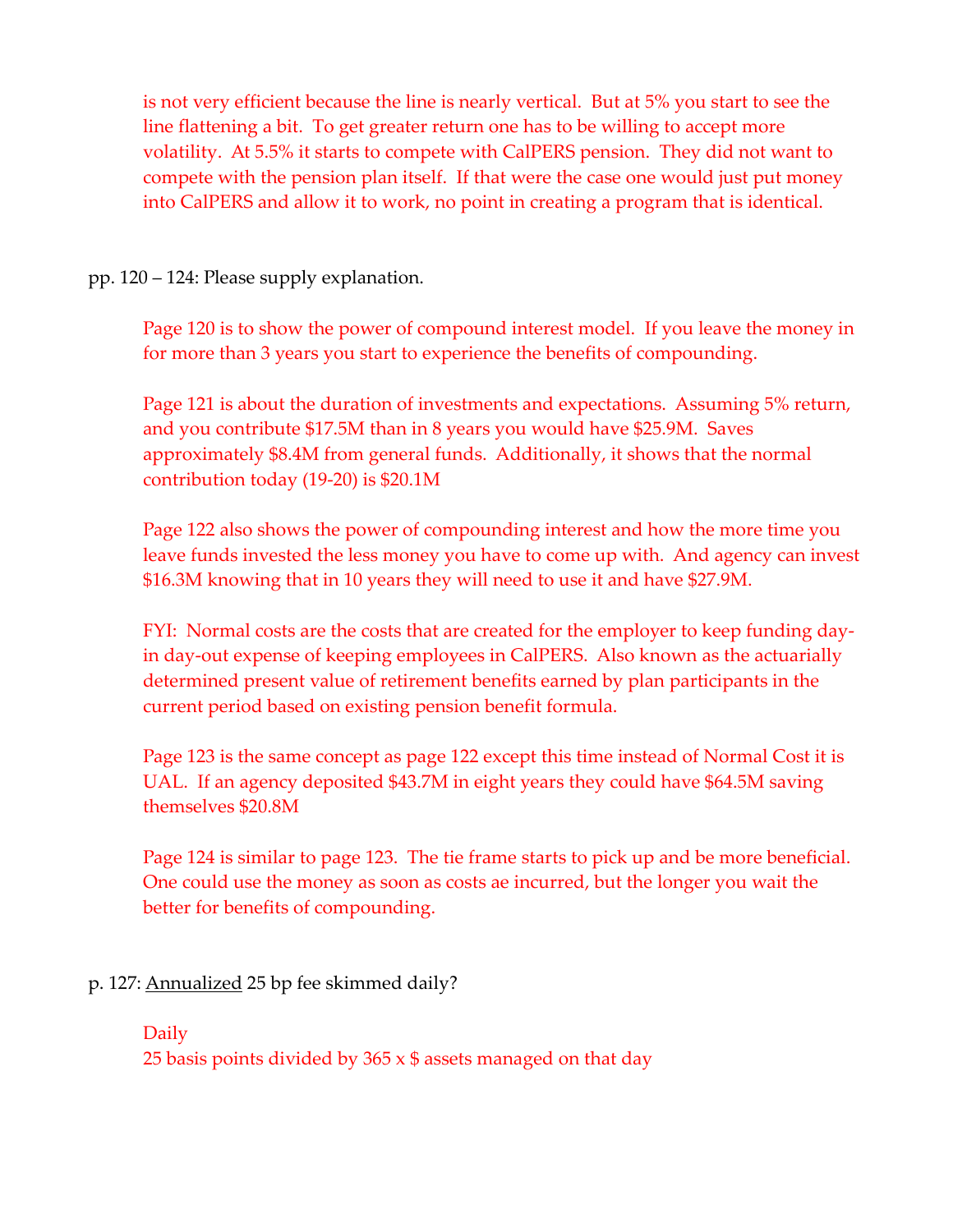Funds are locked into trust. Fees increase. Are our options to move to another administrator or let our UAL increase and pay it down with the funds to zero out our participation?

Three ways to change:

- 1. Stop contributions and liquidate assets as debt is incurred
- 2. Stop contributions and transfer all funds to pension
- 3. Stop contributions and transfer to another administrator
- p. 146: How will the investment committee interact with the budget committee to propose increases or absence of increases in further contributions?

The same way the pension committee currently interacts – its meetings are reported to the full board and open to questions. While not written in stone, I see the pension committee reporting to the full board and making recommendations.

Timing is the issue. Would the pension committee make recommendations on a timely basis such that they are acted upon by the board before the budget committee deliberates on the budget? They will certainly make every effort. Currently the Pension Committee meets quarterly; however, there is nothing that precludes the committee from meeting more frequently if required.

This idea of investing outside of our pension investment vehicles to bolster our returns to defray some of our obligations previously was suggested for our smaller pension pot. Will that be proposed in future? Are you referring to the SAM plan? If so, the Pension Committee has decided on a strategy of "income and growth". If you look back at the SAM returns it has done nearly as well as CalPERS with a Total Weighted Return 01/01/20 to 07/20/20 of 3.92%. There was some discussion earlier this year to change the mix from 60/40 stocks/bonds to 70/30 but analysis showed the shift would only result in approximately a 1% difference over the prior year. Speaking solely for myself, I prefer to be fairly conservative with the SAM because it is a pension fund with current and relatively short-term obligations to pay out. The time horizon on CalPERS obligations is much longer. At this time there have not been any Pension Committee discussions to invest the SAM outside of its current parameters.

Is there an immediate need to enroll in this plan given that we skinned our budget down this year to accommodate Covid derived economic disruptions to the community and reasonably can expect to tap reserves for unknowns and budget overruns? We have \$15M in our reserves. It is unlikely we will need to utilize the entire \$15.6M. The recommended contribution is 3.25% of reserves – a small percentage. The benefit of enrolling now is the case for compound earnings. We are earning very little at Monterey County (June 30, 20 yield = 1.8%) I believe I would quote Ben F. and say that in this case "don't put off until tomorrow what can be done today"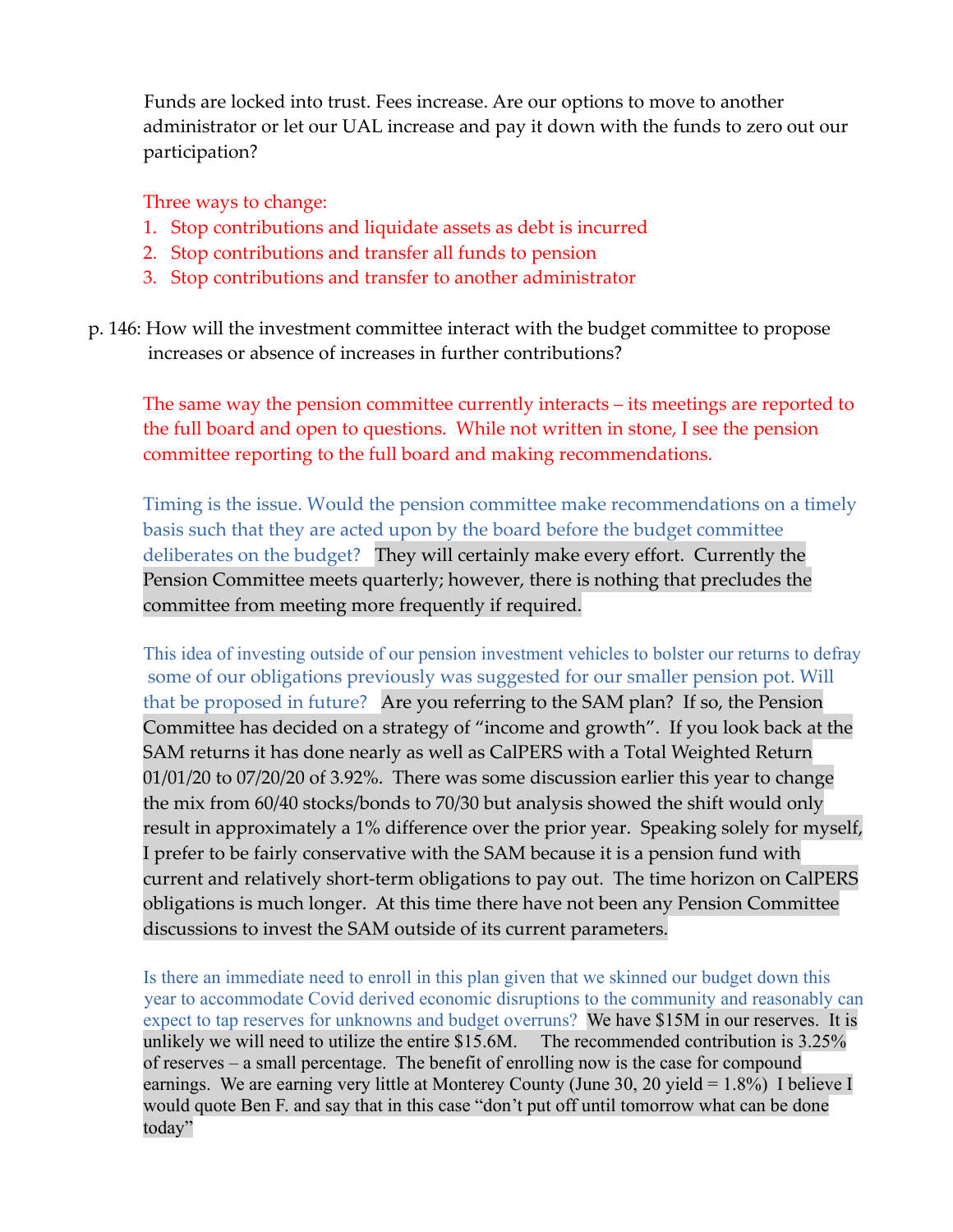Why would we not enroll in seven months after we incorporate the funds into our next budget? This is a fund transfer from the County to a Section 115 plan. It would not be a budgeted item, and therefore there is no reason to wait for next year's budget.

What is the size of CPPT relative to CalPERS' pension fund?

| Size of CEPPT          | \$12M  |
|------------------------|--------|
| <b>Size of CERPT</b>   | \$12B  |
| <b>Size of CalPERS</b> | \$400B |

p. 147: What is the immediate source of the \$500k?

District Reserves, currently \$15M (see page 12 of board packet)

**Please Note**: there will be a representative from CalPERS available to answer questions on Thursday morning.

Prefer to hear things from you. Your explanations demonstrate your understanding. Your reputation stands behind any decision that you propose and the board adopts. The CalPERS representative's reputation would not suffer similarly if the end result is worse than is forecast.

The CalPERS representative is an investment "expert". Their presence is intended only to give the Board an opportunity to ask any additional questions directly to CalPERS, if they wish. If you have no questions for them that's fine too.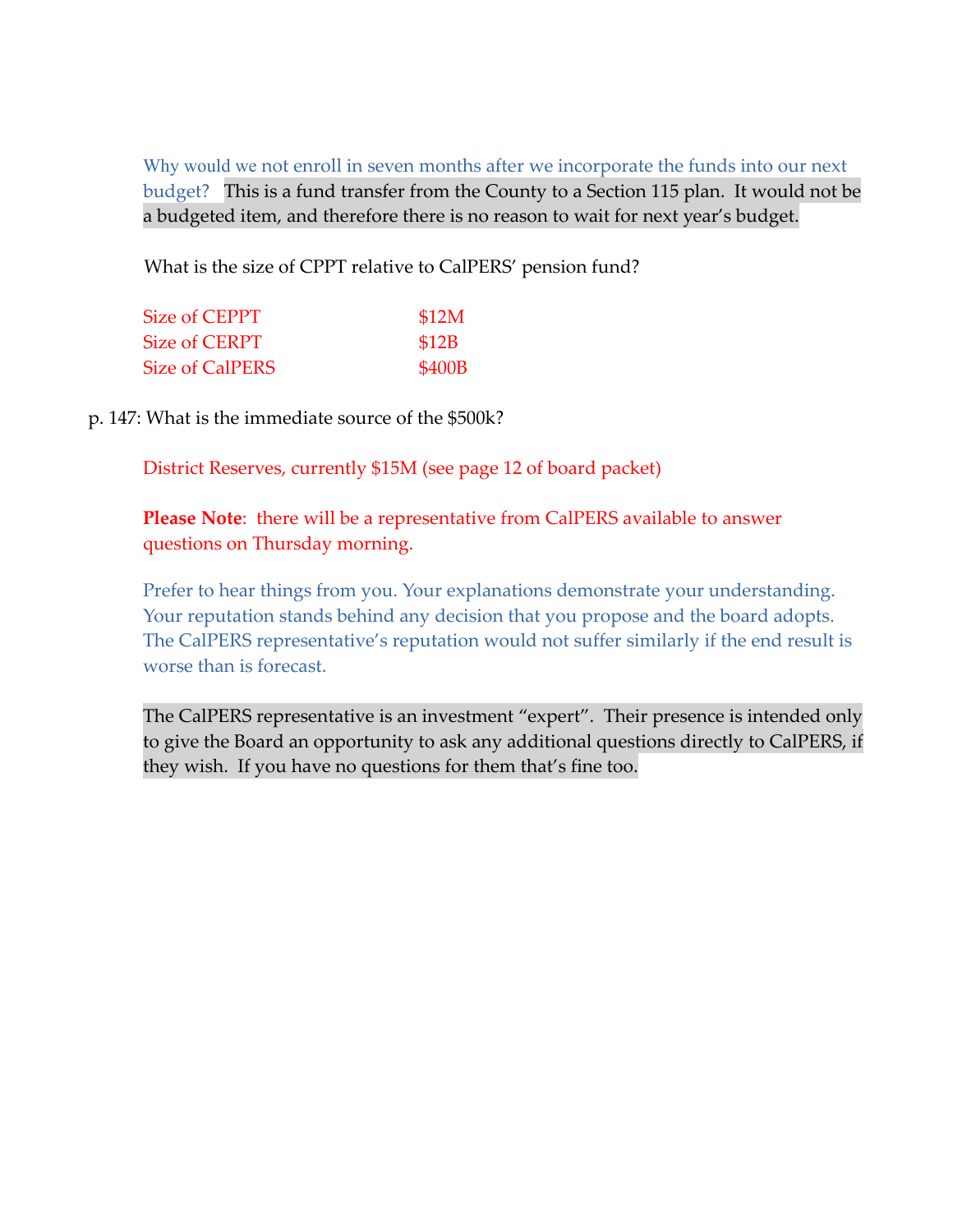#### **Board Questions 10-29-20**

1 As the District extends its collection system out into Carmel Valley are we upsizing lines? Is the line size sufficient for future users?

The short answer is yes. The District has had Capacity Studies performed by V&A Consulting Engineers in 1999 and West Yost Associates in 2015-present. As a part of its Hydraulic Study, West Yost Associates identified capacity deficiencies for our long-term capital program. The draft hydraulic study Tech Memo was completed in December 2016. That information was updated in June 2018 and incorporated into the District's Asset Management Plan completed in Dec 2018. Going forward the District will utilize current flow data to evaluate the system for future projects and to appropriately size the system for future users.

- 2 P. 94 Complimented staff on supporting rationale behind "Fiscal Impact" section of staff report
- 3 P. 60 Please add a dollar amount for #20-06 Collections 20-Yr CIP

| <b>Program Year</b>                                            | <b>Gravity Sewer</b> | <b>Pump Station</b> | <b>Force Main</b> | <b>Total</b> |
|----------------------------------------------------------------|----------------------|---------------------|-------------------|--------------|
|                                                                |                      | S                   | S                 | Cost \$      |
| Years 1-5                                                      | 4,996,000            | 775,000             | 500,000           | 6,271,000    |
| <b>Years 6-10</b>                                              | 4,919,000            | 975,000             | 150,000           | 6,044,000    |
| <b>Years 11-15</b>                                             | 5,070,000            | 325,000             |                   | 5,395,000    |
| <b>Years 16-20</b>                                             | 5,002,000            | 325,000             |                   | 5,327,000    |
| Subtotals                                                      | 19,987,000           | 2,400,000           | 650,000           |              |
| Total Construction Costs <sup>a</sup>                          |                      |                     |                   | 23,037,00    |
|                                                                |                      |                     |                   |              |
| 30% Engineering, Legal, Administration, etc.                   |                      |                     |                   | 6,911,100    |
| <b>Total Capital Costs</b>                                     |                      |                     |                   |              |
|                                                                |                      |                     |                   |              |
| <sup>a</sup> Includes 30 percent construction cost contingency |                      |                     |                   |              |

Staff will correct this item on next agenda packet.

In January 2018, the Board accepted the Wastewater Collection System Asset Management Plan (AMP) prepared by West Yost Associates. In the AMP, West Yost identified over \$58M in pipeline repairs/replacements needed throughout the system, including engineering and contingencies. Of the \$58M identified, 8% of the system was identified as "high risk" with an attached cost of \$9.8M and 25% of the system was identified as "medium-high risk" with an attached cost of \$23.3M. District staff is prioritizing projects in the budget such that these projects are scheduled for repair/replacement prior to lower risk projects.